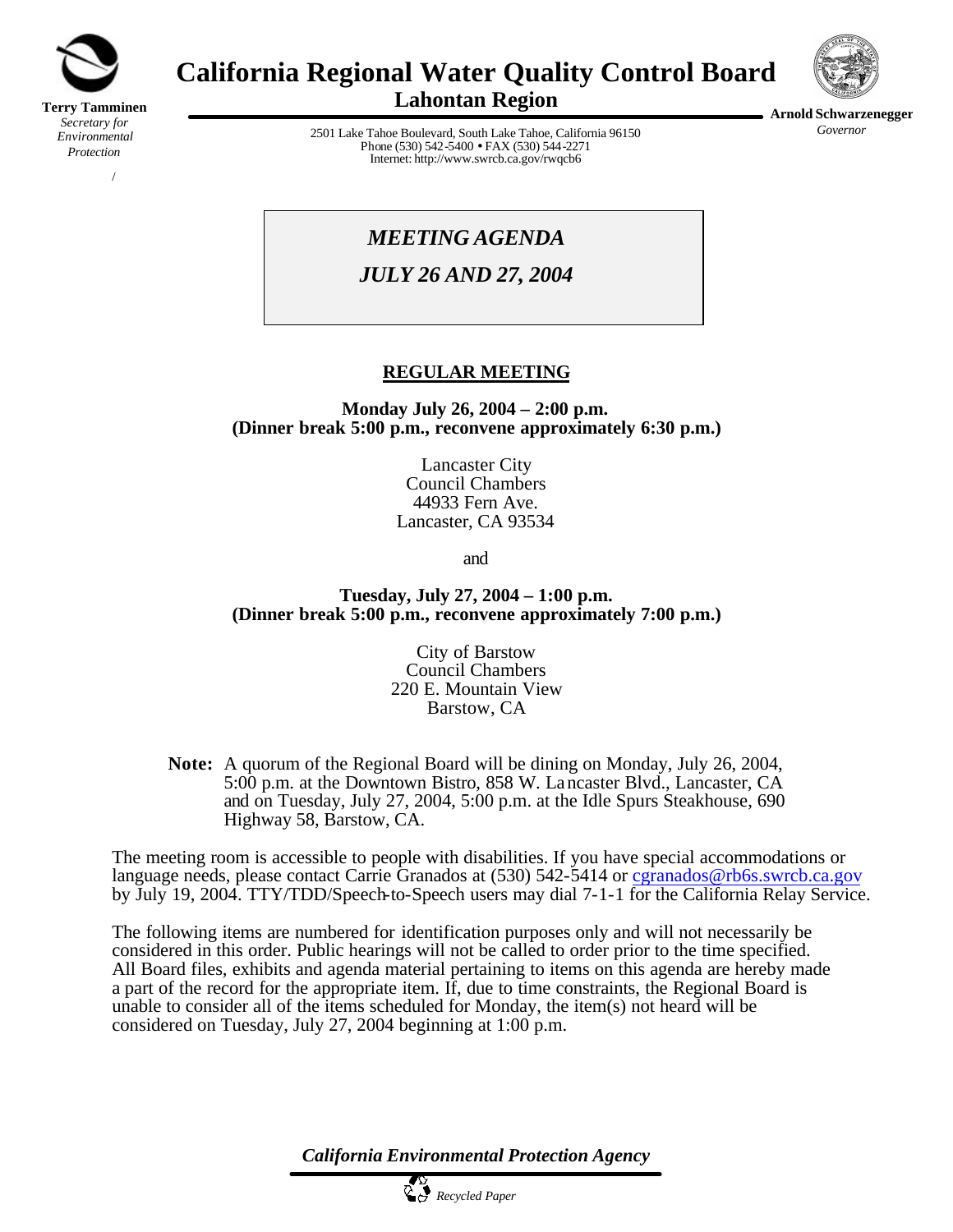Anyone wishing to present a Microsoft PowerPoint® presentation during the meeting, using the Regional Board's projector, must provide the presentation to the Board on either a CD or via email at least three working days prior to the meeting. Please contact the staff person listed for the agenda item of interest.

#### **....NOTICE....**

#### **Submittal of Written Material for Regional Board Consideration**

**In order to ensure that the Regional Board has the opportunity to fully study and consider written material, it is necessary to submit it at least ten (10) days before the meeting. This will allow distribution of material to the Board Members in advance of the meeting. Pursuant to Title 23 California Code of Regulations Section 648.4, the Regional Board may refuse to admit written testimony into evidence unless the proponent can demonstrate why he or she was unable to submit the material on time or that compliance with the deadline would otherwise create a hardship. If any other party demonstrates prejudice resulting from admission of the written testimony, the Regional Board may refuse to admit it.**

**A copy of the procedures governing Regional Water Board meetings may be found at Title 23, California Code of Regulations, Section 647 et seq., and is available upon request. Hearings before the Regional Board are not conducted pursuant to Government Code Section 11500 et seq.**

#### *Monday, July 26, 2004 - 2:00 p.m.*

#### **Roll Call and Introductions**

- 1. **Executive Officer's Report** (The Regional Board will not be asked to take any formal action; however, it may provide direction to staff.) (Harold Singer)
	- **--- Discussion of Standing Items**
	- **--- Notification of Spills (Pursuant to Section 13271, California Water Code and Section 25180.7, California Health and Safety Code)**
	- **--- Notification of Closure of Underground Storage Tank Cases (Pursuant to Article 11, Division 3, Chapter 16, Title 23, California Code of Regulations)**

#### 2. **CLOSED SESSIONS\*\***

- a. **Discussion of Significant Exposure to Litigation. Authority: Government Code Section 11126(e)(2)(B)(I).**
- \*\* At any time during the regular session, the Board may adjourn to a closed session to consider litigation, personnel matters, or to deliberate on a decision to be reached based upon evidence introduced in the hearing. Discussion of litigation is within the attorney-client privilege and may be held in closed session. Authority: Government Code Section  $11126(a)$ , (c)(3) and (e).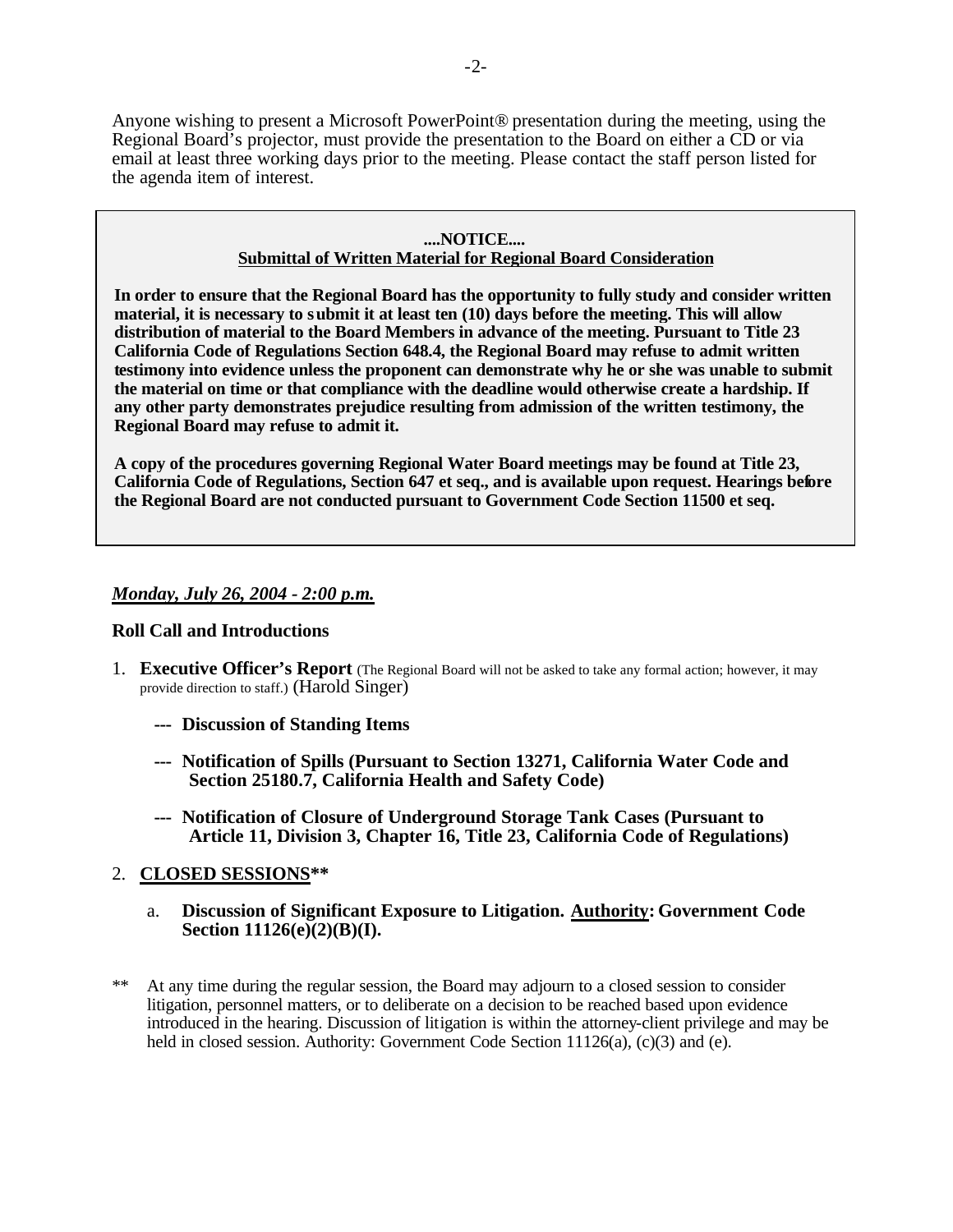- b. **Discussion of Significant Exposure to Litigation, Leviathan Mine, Alpine County. Authority**: **Government Code Section 11126(e)(2)(B)(I).**
- c. **Discussion to Decide Whether to Initiate Litigation. Authority: Government Code Section 11126(e)(2)(c)(I).**
- d. **Deliberation on a Decision to be Reached Based upon Evidence Introduced in a**  Hearing. Authority: Government Code Section 11126(c)(3).
- e. **Discussion of Pending Litigation, Molycorp, San Bernardino County. Authority: Government Code Section 11126(e)(2)(c)(I).**
- f. **Discussion of Litigation: Sarbjit Singh Kang, et. al, v. State of California, Regional Water Quality Control Board, Lahontan Region, El Dorado County Superior Court No. PC20000261; Azad Amiri and Sarbjit Singh Kang, v. State of California Regional Water Quality Control Board, Lahontan Region, El Dorado County Superior Court No. SC20000114; and Azad Amiri, Mohan Singh, and Sohan Singh v. State of California, Regional Water Quality Control Board, Lahontan Region, Placer County Superior Court No. SCV10061. Authority: Government Code Section 11126(e).**
- g. **Discussion of Litigation Filed by the State of California and the California Regional Water Quality Control Board, Lahontan Region Against Philip and Mary Myers, Mono County Superior Court, Case No. 12534. Authority: Government Code Section 11126(e).**
- h. **Discussion of Litigation: People of the State of California and the Regional Water Quality Control Board, Lahontan Region, v. Squaw Valley Ski Corporation, et al., Placer County Superior Court Case No. SCV 12916. Authority: Government Code Section 11126(e).**
- i. **Discussion of Litigation: Squaw Valley Development Company et al. v. Harold Singer et al., United States District Court, Eastern District, Case No. CIV. S-01-2031 WBS/GGH. Notice of Appeal Filed by Squaw Valley Development Company et al. on November 27, 2002. Authority: Government Code Section 11126(e).**
- j. **Discussion of Litigation: Squaw Valley Development Co., v. California Regional Water Quality Control Board, Lahontan Region, El Dorado County Superior Court. Authority: Government Code Section 11126(e).**
- k. **Discussion of Personnel Matters. Authority: Government Code Section 11126(a).**
- l. **Discussion of Litigation: Thomas E. Erickson v. California Regional Water Quality Control Board, Lahontan Region, El Dorado County Superior Court Case No. SC-20000244. Authority: Government Code Section 11126(e).**
- m. **Discussion of Litigation Filed by the State of California and the California Regional Water Quality Control Board, Lahontan Region v. Thomas E. Erickson and Samina Naz, El Dorado County Superior Court, Case No. SC20010089. Authority: Government Code Section 11126(e).**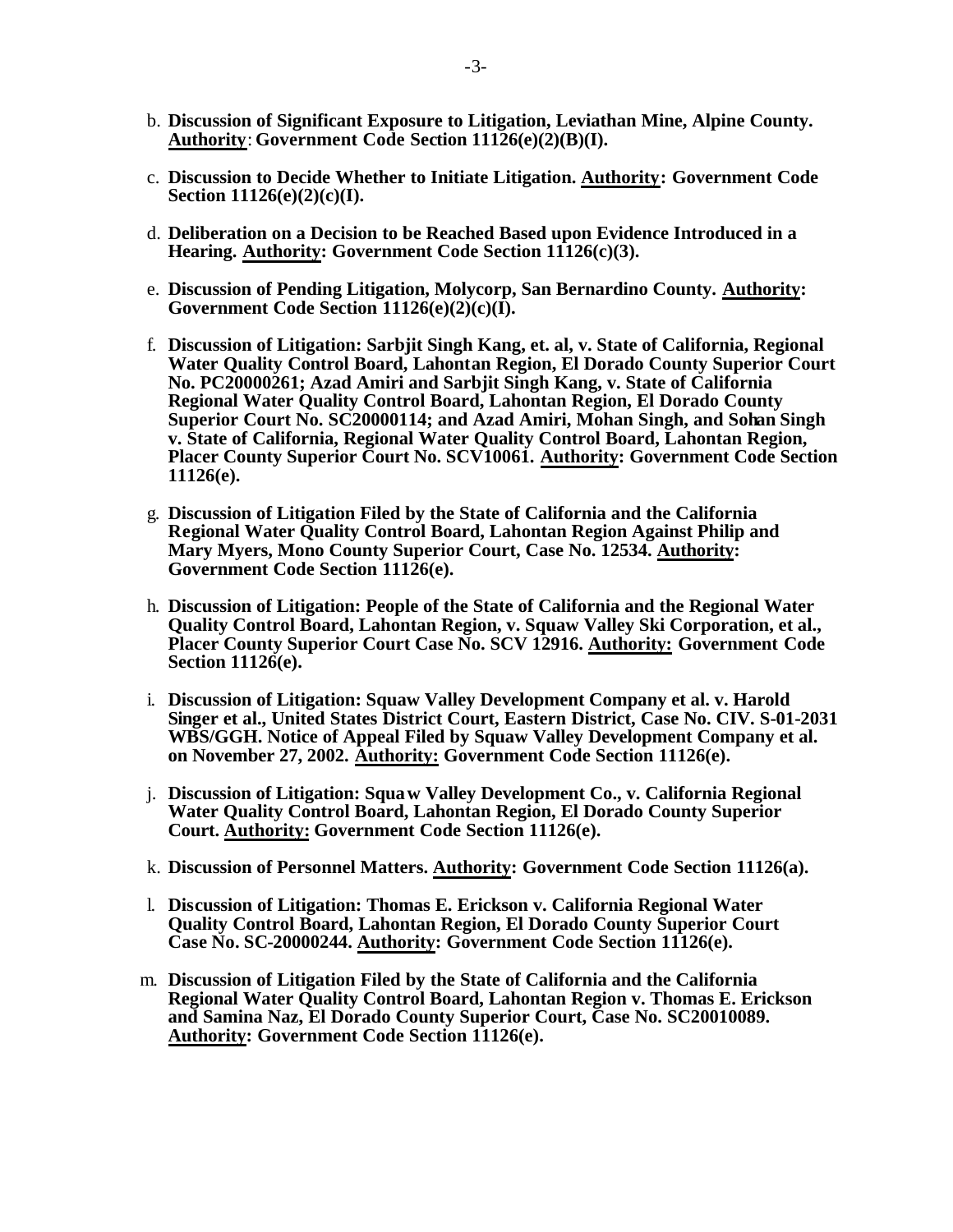- n. **Discussion of Litigation Filed by Thomas E. Erickson, Individually and as Trustee of the Thomas E. Erickson Living Trust dated July 14, 1992 v. Lahontan Regional Water Quality Control Board, El Dorado County Superior Court, Case No. SC20020233. Authority: Government Code Section 11126(e).**
- o. **Discussion of Litigation filed by the State of California and the Regional Water Quality Control Board, Lahontan Region, v. Glen R. Hammond and Limited Partners, Kern County Superior Court Case No. 235695. Authority: Government Code Section 11126(e).**
- p. **Discussion of Litigation: People of the State of California ex rel. California Regional Water Quality Board, Lahontan Region, v. Gregory A. Babb and Heather Babb; Gregory A. Babb and Heather Babb v. California Regional Water Quality Control Board et al., Sacramento County Superior Court, Case No. 02AS02311. Authority: Government Code Section 11126(e).**
- q. **Discussion of Litigation: Squaw Valley Ski Corporation et al. v. State Water Resources Control Board et al., Sacramento County Superior Court Case No. 01CS01189. Authority: Government Code Section 11126(e).**
- r. **Discussion of Litigation: People of the State of California ex rel. California Regional Water Quality Board, Lahontan Region, v. Oliver Crose, Ross Sessions, Sessions Tank Liners Inc., Apex Envirotech, Inc., and does 1-20 inclusive Complaint for injunctive and recovery of costs. Nevada County Superior Court Case No. T03- 0694C. Authority: Government Code Section 11126(e).**
- s. **Discussion of Significant Exposure to Litigation, Conditional Waiver of Waste Discharge Requirements for Timber Harvest Activities. Authority: Government Code Section 11126(e)(2)(B)(I)**

#### **AMENDMENT OF WASTE DISCHARGE REQUIREMENTS**

3. **Los Angeles County Sanitation District (LACSD) No. 20, The City of Los Angeles World Airport (LAWA), Harrington Farms and Antelope Valley Farming; Palmdale Water Reclamation Plant,** Los Angeles County (Jehiel Cass)

#### *Monday, July 26, 2004 – approximately 7:00 p.m.*

#### 4. **PUBLIC FORUM**

Any member of the public may address the Regional Board relating to any matter within the Board's jurisdiction. This shall not be related to any item on the agenda and presentations should normally be limited to five minutes. No formal action by the Board will be taken on these matters.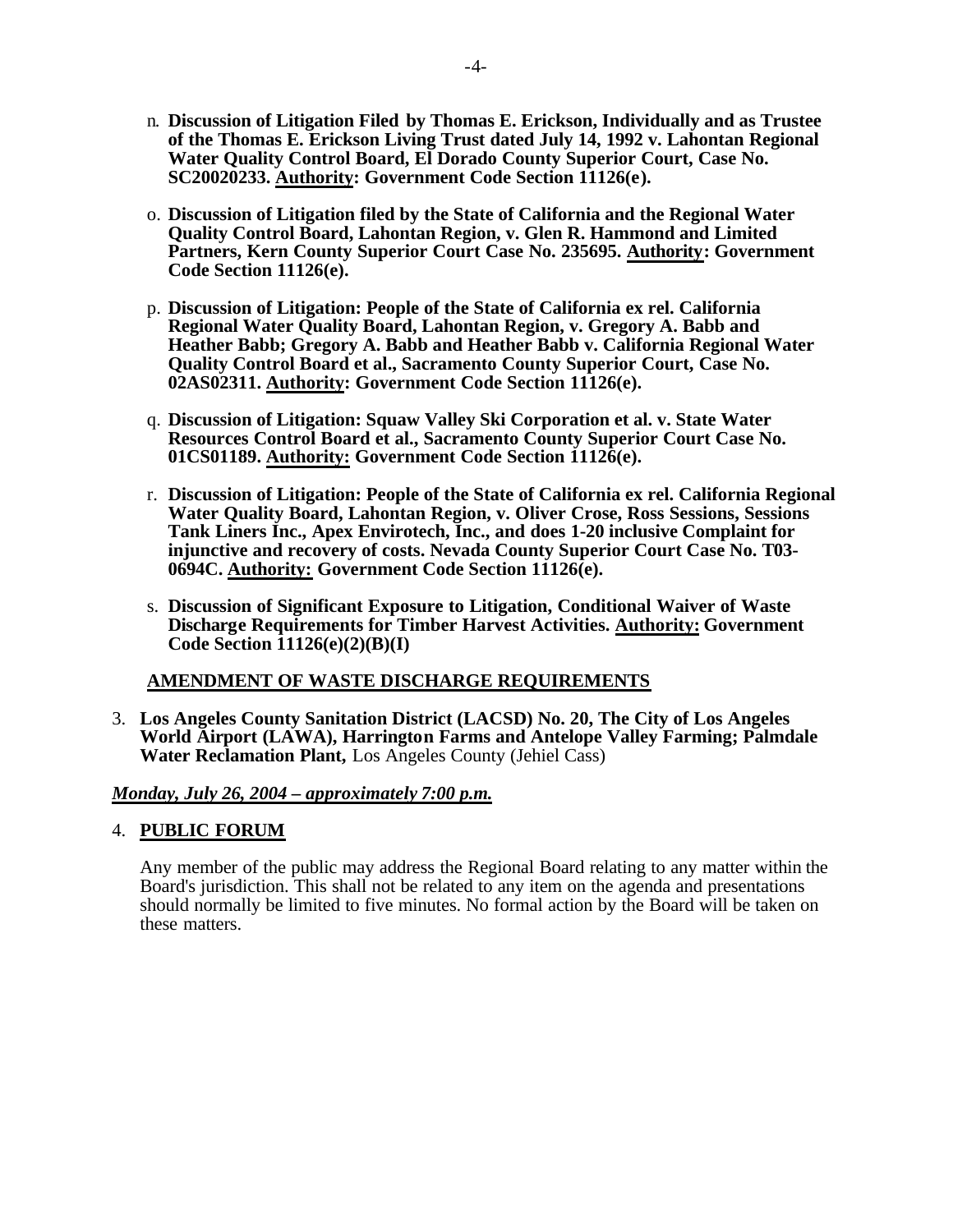#### **ENFORCEMENT**

- 5. *Public Hearing –* **Consideration of a Cease and Desist Order for Los Angeles County Sanitation District No. 14 – Violations of Waste Discharge Requirements – (Board Order No. R6V-2002-0053) For Lancaster Water Reclamation Plant (LWRP),** Los Angeles County (The Regional Board will consider adoption of a Cease and Desist Order) (Jahiel Cass)
- 6. *Public Hearing –* **Consideration of a Cease and Desist Order for Los Angeles County Sanitation District No. 20 – Violations of Waste Discharge Requirements – (Board Order No. 6-00-57) For Palmdale Water Reclamation Plant,** Los Angeles County (The Regional Board will consider adoption of a Cease and Desist Order) (Jehiel Cass)

#### *Tuesday July 27, 2004 – 1:00 p.m.*

#### 7. **PUBLIC FORUM**

Any member of the public may address the Regional Board relating to any matter within the Board's jurisdiction. This shall not be related to any item on the agenda and presentations should normally be limited to five minutes. No formal action by the Board will be taken on these matters.

#### 8. **MINUTES**

Minutes of the Regular Meeting of May 12-13, 2004 in Truckee, CA

#### 9. **ADOPTION OF UNCONTESTED CALENDAR**

Item numbers with an asterisk (\*) are expected to be routine and noncontroversial. They will be acted upon by the Board at one time without discussion. If any Board member, staff member, or interested party requests discussion, the item will be removed from the Uncontested Calendar to be considered separately.

## **REVISED WASTE DISCHARGE REQUIREMENTS**

- \*10. **Victorville Sanitary Landfill (6-95-106)**, San Bernardino County (John Steude)
- \*11. **Revised Waste Discharge Requirements for Sorensen's Resort Wastewater Treatment Systems**, Alpine County (The Board will be asked to specify requirements and authorize use of a proposed new package wastewater treatment plant to provide secondary wastewater treatment at the existing resort.) (Alan Miller)

## **ENFORCEMENT**

12. *Public Hearing –* **Consideration of a Cease and Desist Order Requiring the City of Barstow to Cease and Desist from Discharging Waste in Violation of Waste Discharge Requirements (Board Order No. 6-94-26), Barstow Wastewater Treatment Plant,** San Bernardino County (The Regional Board will consider adoption of a Cease and Desist Order) (Curt Shifrer)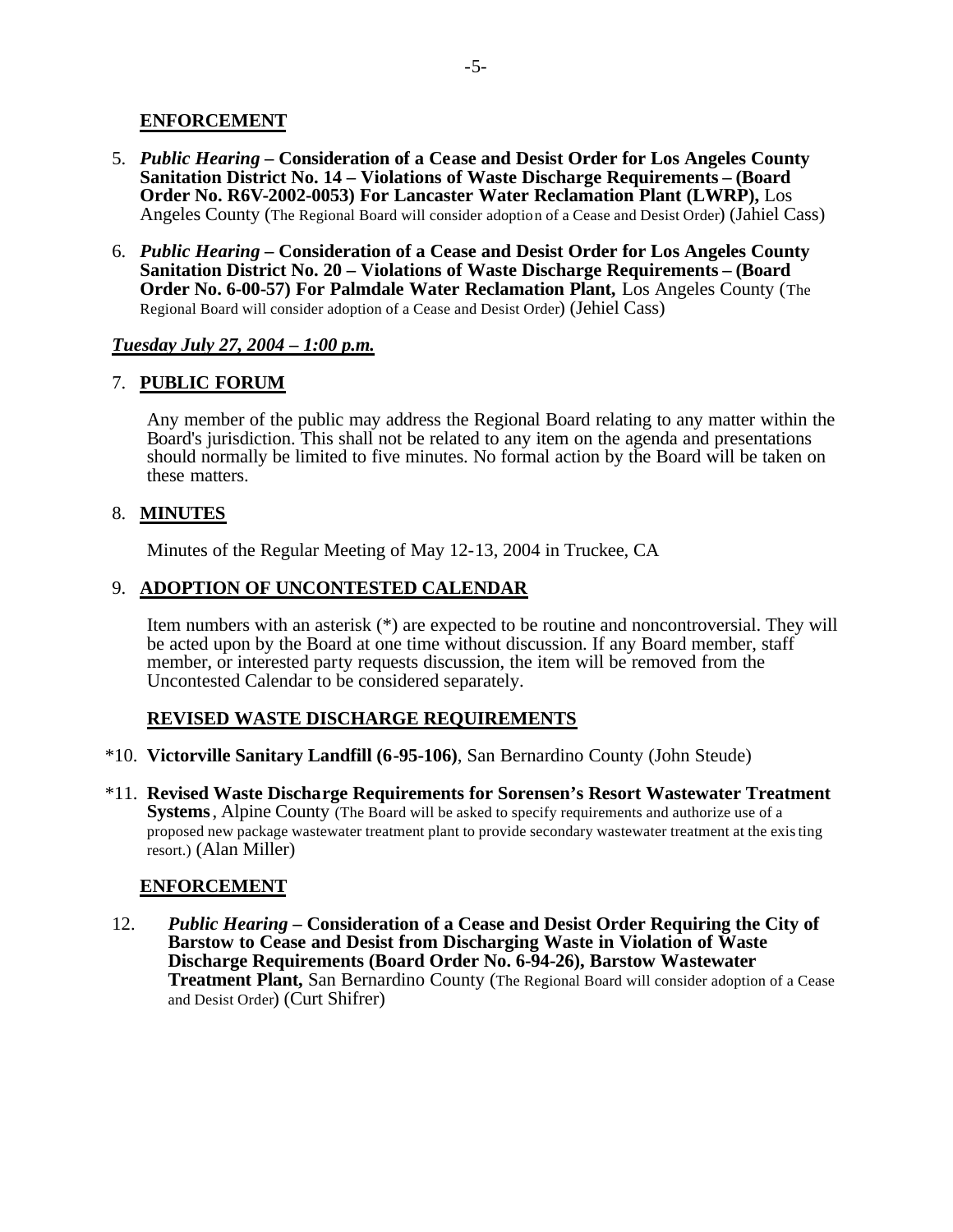13. *Public Hearing* **– Consideration of an Administrative Civil Liability Order for the Los Angeles Department of Water and Power (LADWP): Violation of Waste Discharge Requirements contained in Board Order No. 6-95-64 for the February 10, 2003 Discharge of Sewage to the Los Angeles Aqueduct,** Inyo County **– WDID No. 6B140103001** (The Regional Board will consider affirming, modifying, rejecting and/or referring to the Attorney General ACL Complaint No. R6V-2004-0011 in the amount of \$275,000. for an unauthorized discharge of sewage.) (Cindi Mitton)

## **PLANS AND POLICIES**

- \*14. **Tahoe City Public Utility District Lakeside Trail Phase IV Exception to Waste Discharge Prohibition Contained in the Water Quality Control Plan for the Lahontan Region** (The Board will be asked to authorize disturbance within Stream Environment Zones of the shorezone of Lake Tahoe.) (Erika Lovejoy)
- \*15. **Truckee Donner Public Utility District Donner Lake Water System Improvements, Phase 2- Exemption to a Waste Discharge Prohibition Contained in the Water Quality Control Plan for the Lahontan Region,** Nevada County (The Board will be asked to adopt a resolution granting a prohibition exemption for wetlands disturbance associated with upgrading an existing water system) (Scott Ferguson)

## **OTHER BUSINESS**

16. **Reports by Chair and Board Members** (Board members may discuss communications, correspondence, or other items of general interest relating to matters within the Board's jurisdiction. The Board may provide direction to staff; however, there will be no voting or formal action taken.)

#### *Tuesday July 27, 2004 – approximately 7:00 p.m.*

#### **MITIGATED NEGATIVE DECLARATION**

1**7***. Public Hearing –* **Resolution Certifying a Mitigated Negative Declaration for PG&E's Interim Plume Containment and Hexavalent Chromium Treatment Project; at the Desert View Dairy, Hinkley,** San Bernardino County (The Regional Board will consider whether to certify a Mitigated Negative Declaration for the Project. If the Board certifies the Mitigated Negative Declaration, it will then consider adopting new Waste Discharge Requirements for the Plume Containment Project) (Kai Dunn)

## **NEW WASTE DISCHARGE REQUIREMENTS**

18. **Pacific Gas and Electric Company, Interim Plume Containment and Hexavalent Chromium Treatment Project,** San Bernardino County (Kai Dunn)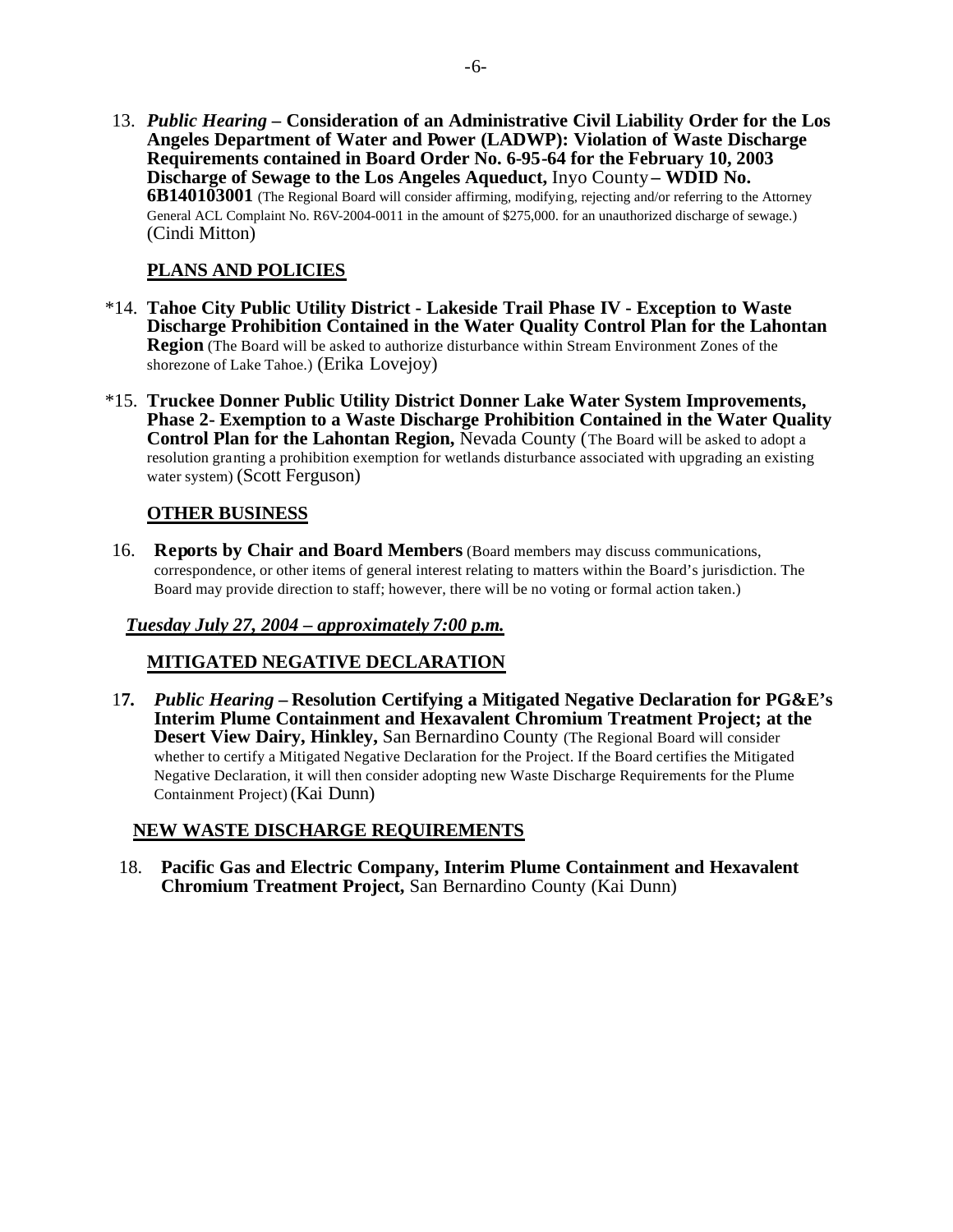#### **ADJOURNMENT**

Any party aggrieved by a certain decision of the California Regional Water Quality Control Board, Lahontan Region (Regional Board), may petition the State Water Resources Control Board (State Board) to review the decision. The petition must be received by the State Board within 30 days of the Regional Board's meeting at which the action was taken. Copies of the law and regulation applicable to filing petitions will be provided upon request.

**Note:** 1. A listing of pending applications for Water Quality Certification pursuant to Section 401 of the Clean Water Act may be obtained by calling:

> For the North Lahontan Basin, Scott Ferguson in South Lake Tahoe at (530) 542-5432

For the South Lahontan Basin, Hisam Baqai in Victorville at (760) 241-7325

The Regional Water Quality Control Board, Lahontan Region, has a home page that can be accessed on the Internet, at: http://www.swrcb.ca.gov/rwqcb6

The Regional Board will be considering many items during this meeting which may result in Regional Board action or direction to staff. We encourage input from all people interested in a given item or issue, so that when we act, our decision is based on all available information. Although an oath is not administered in most of the proceedings before this Board, **we expect all statements made before this Board to be truthful with no attempts to mislead this Board by false statements, deceptive presentation or failure to include essential information.**

The Regional Board encourages all people in or near a Board meeting to refrain from engaging in inappropriate conduct. Inappropriate conduct may include disorderly, contemptuous or insolent behavior, breach of peace, boisterous conduct, violent disturbance or other unlawful interference in the Board's proceedings. Such conduct could subject you to contempt sanctions by the superior court (Govt C Sec 11455.10).

The Regional Board Chairperson may impose sanctions, including reasonable expenses and attorney's fees, on any party for bad faith actions, frivolous tactics or actions intended to cause unnecessary delay by a party or the party's attorney or representative (Govt C Sec 11455.30).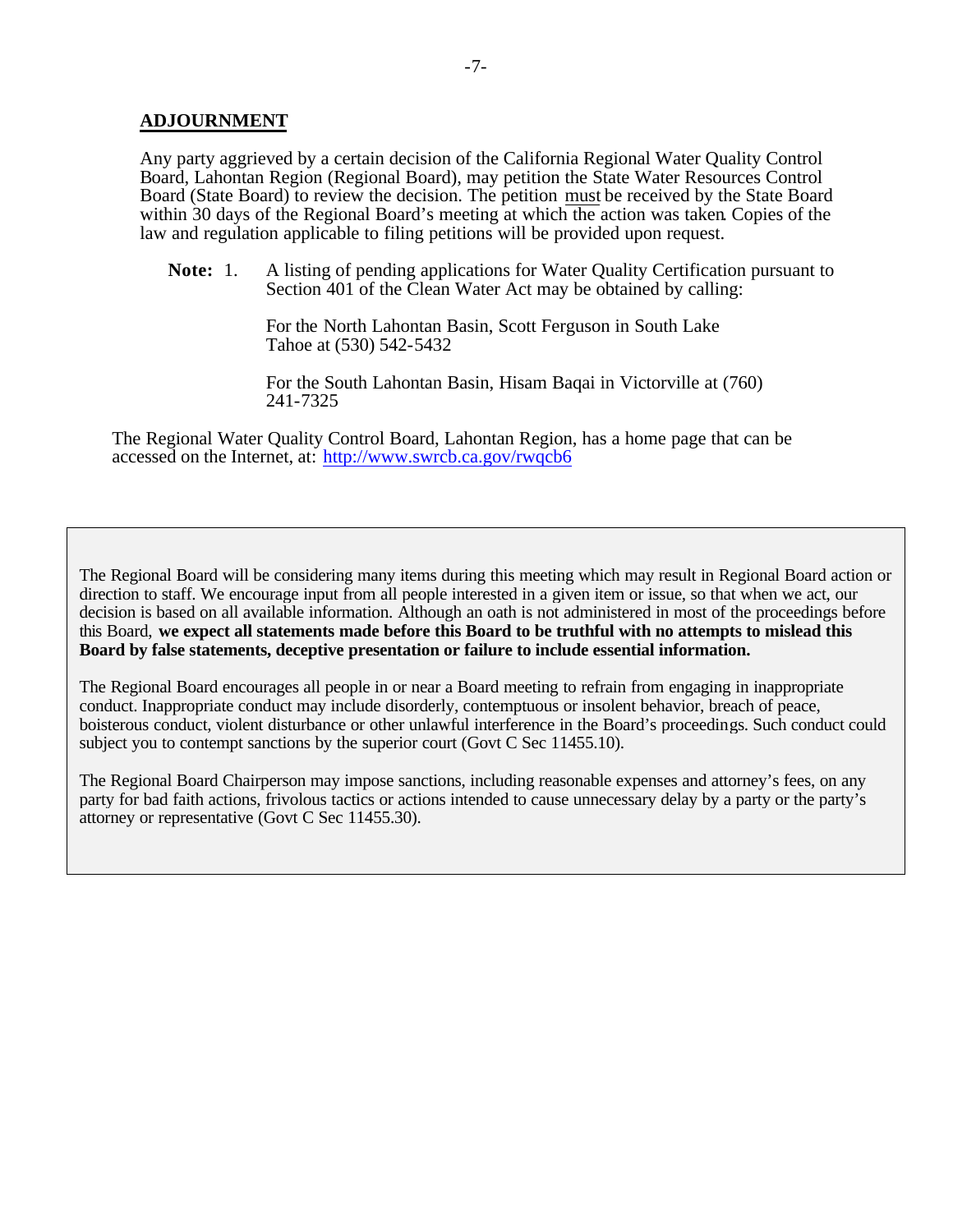## **CALIFORNIA WATER QUALITY CONTROL BOARD LAHONTAN REGION**

Main Office: 2501 Lake Tahoe Blvd., South Lake Tahoe, CA 96150 (530) 542-5400 Branch Office: 15428 Civic Drive, Ste. 100, Victorville, CA 92392-2359 (760) 241-6583

#### **REGIONAL BOARD MEMBERS**

| <b>Name</b>                   | <b>Location of Residence or Business</b>                                                                                                                 |                                                                                                                                                                   | <b>Appointment Category</b>                                                                                                                                                                                                                                      |
|-------------------------------|----------------------------------------------------------------------------------------------------------------------------------------------------------|-------------------------------------------------------------------------------------------------------------------------------------------------------------------|------------------------------------------------------------------------------------------------------------------------------------------------------------------------------------------------------------------------------------------------------------------|
| William Betterley, Vice Chair | Apple Valley                                                                                                                                             |                                                                                                                                                                   | Irrigated Agriculture                                                                                                                                                                                                                                            |
| John Brissenden               | <b>Hope Valley</b>                                                                                                                                       |                                                                                                                                                                   | Water Quality                                                                                                                                                                                                                                                    |
| <b>Jack Clarke</b>            | <b>Apple Valley</b>                                                                                                                                      |                                                                                                                                                                   | Water Supply                                                                                                                                                                                                                                                     |
| Eugene Nebeker,               | Lancaster                                                                                                                                                |                                                                                                                                                                   | <b>Industrial Water Use</b>                                                                                                                                                                                                                                      |
| Eric Sandel, Chair            | Truckee                                                                                                                                                  |                                                                                                                                                                   | <b>Water Quality</b>                                                                                                                                                                                                                                             |
| Amy L. Horne                  | Truckee                                                                                                                                                  |                                                                                                                                                                   | Rec., Fish and Wildlife                                                                                                                                                                                                                                          |
| Vacant                        |                                                                                                                                                          |                                                                                                                                                                   | <b>County Government</b>                                                                                                                                                                                                                                         |
| Vacant                        |                                                                                                                                                          |                                                                                                                                                                   | Undesignated (Public)                                                                                                                                                                                                                                            |
| Vacant                        |                                                                                                                                                          |                                                                                                                                                                   | Municipal Government                                                                                                                                                                                                                                             |
|                               |                                                                                                                                                          | <b>REGIONAL BOARD STAFF</b>                                                                                                                                       |                                                                                                                                                                                                                                                                  |
| Harold J. Singer              | <b>Robert Dodds</b>                                                                                                                                      | Steven H. Blum                                                                                                                                                    | Pam Walker                                                                                                                                                                                                                                                       |
| <b>Executive Officer</b>      | <b>Asst. Executive Officer</b><br>and Ombudsman                                                                                                          | Counsel to the Board                                                                                                                                              | <b>Administrative Officer</b>                                                                                                                                                                                                                                    |
| South Lake Tahoe Office:      | Chuck Curtis, Manager, Planning and Toxics Division<br>Bud Amorfini, Chief, TMDL Unit<br>Chris Stetler, Chief, UST Unit<br>Richard Booth, Lead, UST Unit |                                                                                                                                                                   |                                                                                                                                                                                                                                                                  |
|                               | Lauri Kemper, Manager, North Lahontan Watershed Division                                                                                                 |                                                                                                                                                                   |                                                                                                                                                                                                                                                                  |
|                               |                                                                                                                                                          | Scott Ferguson, Chief, Truckee River Watersheds Unit<br>Alan Miller, Chief, North Lahontan Rural Watersheds Unit<br>Doug Smith, Chief, Lake Tahoe Watersheds Unit |                                                                                                                                                                                                                                                                  |
| Victorville Office:           |                                                                                                                                                          |                                                                                                                                                                   |                                                                                                                                                                                                                                                                  |
|                               | Hisam Baqai, Manager, South Lahontan Watershed Division<br>Cindi Mitton, Chief, Mono/Owens Watersheds Unit<br>Mike Plaziak, Chief, Mojave Desert Unit    |                                                                                                                                                                   |                                                                                                                                                                                                                                                                  |
|                               |                                                                                                                                                          |                                                                                                                                                                   | The primary responsibility of the Regional Board is to protect the quality of the surface and groundwater within the Region for<br>beneficial uses. The duty is carried out by formulating and adopting water quality plans for specific ground or surface water |

beneficial uses. The duty is carried out by formulating and adopting water quality plans for specific ground or surface water bodies; by prescribing and enforcing requirements on domestic and industrial waste dischargers, and by requiring cleanup of water contamination and pollution. Specific responsibilities and procedures of the Board are outlined in the Porter-Cologne Water Quality Control Act.

Regular meetings of the Board are normally held on the second Wednesday and Thursday of each month. Meeting locations vary but generally alternate between the north and south basins of the region.

The purpose of the monthly meeting is to provide the Board with testimony and information from concerned and affected parties and make decisions after considering the evidence presented. A public forum is held at each regular meeting where any person may address the Board on any matter within the jurisdiction of the Board, but may not be related to any item on the agenda.

The Board welcomes information on pertinent problems, but comments at the meeting should be brief and directed to specifics of the case to enable the Board to take appropriate action. Whenever possible, lengthy testimony should be presented to the Board in writing and only a summary of pertinent points presented verbally. Written material should be submitted no later than the Monday, ten days prior to the Board meeting.

Tape recordings are made of each Board meeting and these tapes are retained in the Board's office for two years. Anyone desiring copies of these tapes may, at their own expense, arrange to have duplicate tapes made by contacting the Board at (530) 542-5414.